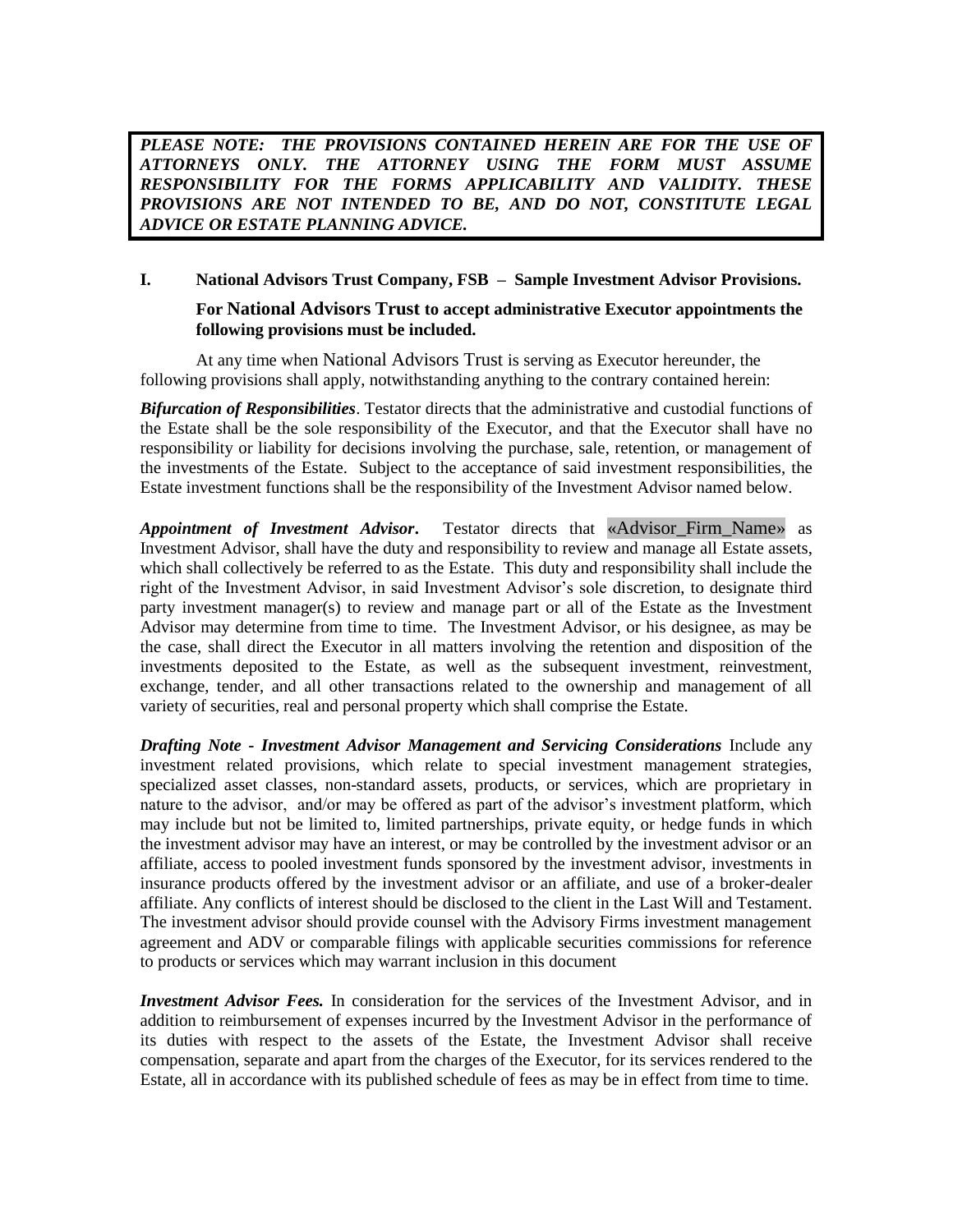*Investment Advisor Resignation and Removal Provisions.* The resignation, removal, and succession provisions of Article [ ] relating to the resignation, removal and succession of Executors shall apply to the resignation, removal and succession of the Investment Advisor, with the provision that the standards of qualification established for a successor Executor under Article [ ] are inapplicable to the successor Investment Advisor, whose only qualification is that they be registered under the Investment Advisers Act of 1940, or comparable federal or state regulatory laws.

*Executor Relieved of Investment Responsibility*. The Executor shall not be held liable or responsible for any loss resulting to the Estate or to any current or future beneficiary thereof by reason of any such purchase, sale, or action taken pursuant to Testator's direction of the investment decisions to the Investment Advisor, it being Testator's intention to relieve and release the Executor of every duty and responsibility involving the ownership, management, or other investment related action taken pursuant to, and in accordance with, the direction of the Investment Advisor; or by reason of the failure the Executor to place any such transaction, or take any action, in absence of direction from the Investment Advisor regarding any security or asset which comprises the Estate, and in no event shall the Executor hereunder be liable for any matter with respect to which the Executor is not authorized to participate, which includes the duty to review or monitor Estate investments.

*Disclosure of Investment Advisor Affiliation.* Testator acknowledges the said Investment Advisor herein named in its name, or in the name of an entity(s) or individual(s) affiliated with the said Investment Advisor, as the case may be, holds less than a ten percent (10%) ownership interest in National Advisors Holdings, Inc., ("NAH"), a Delaware Corporation, the parent of National Advisors Trust Company, FSB. Testator recognizes and accepts that said Investment Advisor, as a shareholder, or as an affiliated party to a shareholder of NAH may benefit by realizing a profit in the form of dividends or other corporate distributions from NAH, in addition to any investment advisory fees which may be paid it for any Estate created under this Last Will and Testament.

*Merger and Consolidation of Investment Advisor.* The name, «Advisor\_Firm\_Name» (the "Advisory Firm") shall include its successor and successors and any sole proprietorship, partnership, corporation, limited liability company, or other third party entity into which it may be merged or with which it may be consolidated, and the successor or successors of any such merged or consolidated Advisory Firm and any Advisor Firm to which the investment management business of said Advisory Firm may at any time be transferred.

*Drafting Note - Proxies.* National Advisors Trust does not vote proxies. If an advisor firm does not vote proxies, consideration should be given to directing in the document that a Co-Executor, third party designee, or entity be given proxy voting authority. Additional consideration should be given to a mechanism in the document to transfer voting authority to a successor if the holder of the power initially designated is unable to serve.

*Powers Applicable to Investment Advisor.* In addition to any inherent or statutory powers of the Executor and Investment Advisor as they may now or hereafter have, or any powers conferred upon the Executor and Investment Advisor by statute or general rules of law, the Executor and Investment Advisor shall be expressly authorized and empowered, with regard to their respective functions as set forth above, to exercise the powers set forth in Article *[insert Article which defines the Executor's powers]* of this Last Will and Testament.